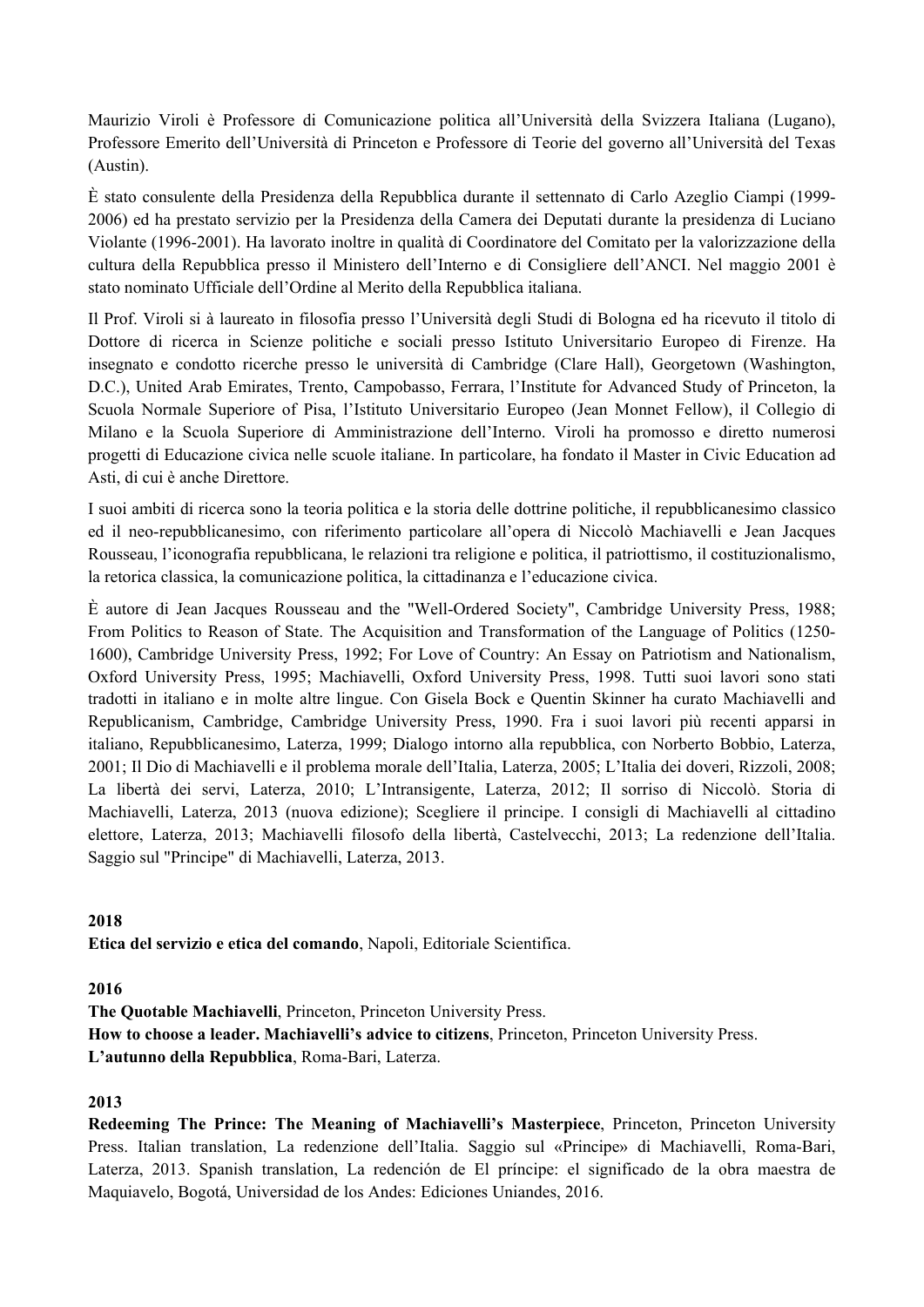## **Il sorriso di Niccolò. Storia di Machiavelli**, new and revised edition, Roma-Bari, Laterza.

**Scegliere il principe. I consigli di Machiavelli al cittadino elettore**, Roma-Bari, Laterza. Spanish translation, La elección del príncipe: los consejos de Maquiavelo al ciudadano elector, translated by Paula Caballero Sánchez, Barcelona, Paidós, 2014. Korean translation, 누구를 뽑아야 하는가 : 민주공화국을 위 한 마키아벨리의 투 표 강 령 (Nugu reul ppobaya haneunga), translated by Jaejung Gim, 안티고네 , Anyang Antigone, 2017. Portuguese translation, forthcoming.

## **2012**

**L'Intransigente**, Roma-Bari, Laterza. **Le parole del cittadino**, Roma-Bari, Laterza.

## **2010**

**La libertà dei servi**, Roma-Bari, Laterza (paperback edition: 2012). English translation, The liberty of servants: Berlusconi's Italy, translated by Antony Shugaar, with a new preface by the author, Princeton, Princeton University Press, 2011.

**Lo scrittore di ricami**, Reggio Emilia, Diabasis, 2009

**Come se Dio ci fosse. Religione e libertà nella storia d'Italia**, Torino, Einaudi. English translation, As If God Existed: Religion and Liberty in the History of Italy, translated by Alberto Nones, Princeton, Princeton University Press, 2012.

## **2008**

**How to read Machiavelli**, Cambridge, Granta. Italian translation, Machiavelli filosofo della libertà, translated by Silvia Righini, Roma, Castelvecchi, 2013. **L'Italia dei doveri**, Milano, Rizzoli

### **2005**

**Il Dio di Machiavelli e il problema morale dell'Italia**, Roma-Bari, Laterza. English translation, Machiavelli's God, translated by Antony Shugaar, Princeton, Princeton University Press, 2010.

# **2001**

With Norberto Bobbio, **Dialogo intorno alla repubblica**, Roma-Bari, Laterza (paperback edition: 2003). Spanish translation, Diálogo en torno a la república, translated by Rosa Ruis Gatell, Barcelona, Tusquets, 2002. Portuguese translation, Diálogo em Torno da República, translated by Daniela Beccaccia Versiani, Rio de Janeiro, Campus Editora, 2002 (paperback edition with different title: Direitos e Deveres na República: os Grandes Temas da Política e da Cidadania, Rio de Janeiro, Elsevier, 2007). English translation, The Idea of the Republic, translated by Allan Cameron, with a new introduction by the author, Cambridge, Polity, 2003. French translation, Dialogue autour de la république, translated by Guillaume Lagrée, Presses Universitaires de Rennes, 2006. Chinese translation, 共和的理念 (Gong he de li nian), translated by Yang Li Feng, Chang chun, Jilin Publishing Group LLC, 2009.

### **1999**

**Repubblicanesimo**, Roma-Bari, Laterza. English translation, Republicanism, translated by Anthony Shugaar, New York, Farrar Straus and Giroux, 2002. German translation, Die Idee der Republikanischen Freiheit, translated by Friederike Hausmann, Zurich, Pendo, 2002. Bulgarian translation, Републиканизъм (Republikanizŭm), Sofia, Ciela, 2005. Korean translation, 공화주의 (Konghwajuŭi), translated by Kyŏnghŭi Kim and Tong-gyu Kim, Kyŏnggi-do Goyang-si, In'gan Sarang, 2006. Catalan translation, Republicanisme, translated by Gabriel Genescà Dueñas, Barcelona, Angle, 2007. French translation, Républicanisme, translated by Christopher Hamel, Paris, Bord de l'eau, 2011. Arabic translation, ال كر ف ال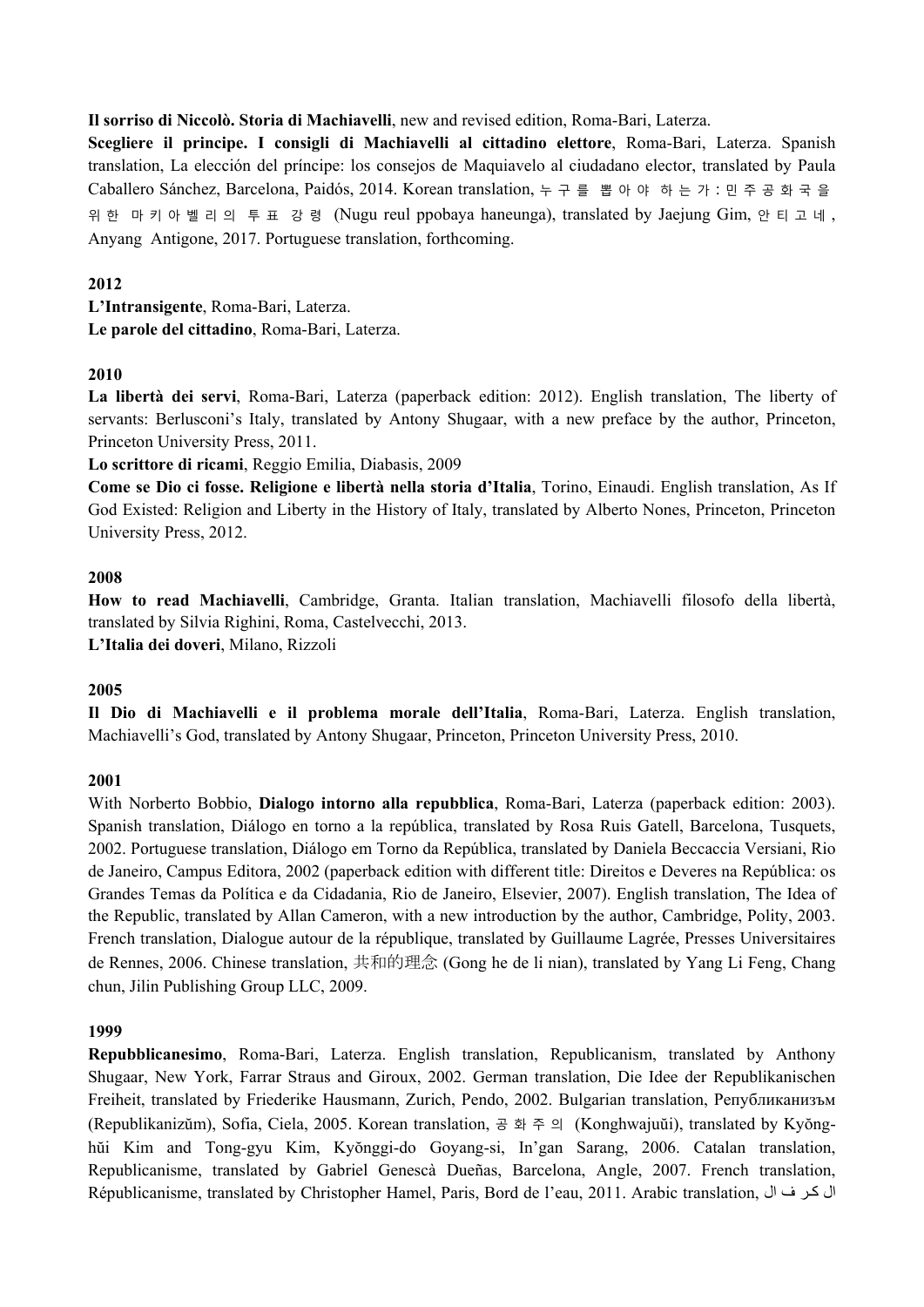جمهوري) al-Fikr al-jumhūrī), translated by Izz al-Dīn Anāyah, Abū aby, Hayat Abū aby lil-thaqāfah wa-alturāth (Kalimah), 2011. Spanish translation, Republicanismo, introduction by Manuel Suárez Cortina, Santander, Universidad de Cantabria, 2015.

### **1998**

#### **Machiavelli**, Oxford, Oxford University Press.

**Il sorriso di Niccolò. Storia di Machiavelli**, Roma-Bari, Laterza (paperback edition: 2000; also republished by Milano, Edizioni de Il Giornale, 2007; and by Milano, Edizioni de Il Sole 24 Ore, 2010). English translation, Niccolò's Smile. A Biography of Machiavelli, translated by Antony Shugaar, New York, Farrar Straus and Giroux, 2000 (paperback edition: 2002). Spanish translation, La sonrisa de Maquiavelo, translated by Atilio Pentimalli, Barcelona, Tusquets, 2000 (republished in 2002; also published by Barcelona, Folio, 2004). German translation, Das Lächeln des Niccolò: Machiavelli und seine Zeit, translated by Friederike Hausmann, Zurich-Munich, Pendo, 2000 (also published by Darmstadt, Wissenschaftliche Buchgesellschaft, 2000; and by Reinbek bei Hamburg, Rowohlt, 2001). Portuguese translation, O sorriso de Nicolau. História de Maquiavel, translated by Valéria Pereira de Silva, São Paulo (Brazil), Estação Liberdade, 2002. Dutch translation, De glimlach van Niccolo: een biografie van Machiavelli, translated by Mieke Geuzebroek and Pietha de Voogd, Amsterdam, Mets & Schilt, 2002 (also published by Roeselare, Roularta Books, 2003). Swedish translation, Niccolòs leende: historien om Machiavellli, translated by Paul Enoksson, Paul, Stockholm, Atlantis, 2004. Polish translation, Uśmiech Machiavellego, translated by Krzysztof Żaboklicki, Warszawa, Wydawnictwo W.A.B., 2006. Japanese translation, マキァヴェッリの生涯 : その微笑の謎 (Makiaverri no shōgai : Sono bishō no nazo), translated by Yoshimi Takeda, Tokyo, Hakusuisha, 2007. Chinese translation, 尼科洛的微笑 : 马基雅维里传, translated by Duan Bao Liang, Shanghai Translation Publishing House, Shanghai, 2008. Arabic translation, Projectemirati.

#### **1995**

**For Love of Country: An Essay on Patriotism and Nationalism**, Oxford, Oxford University Press (paperback edition: 1997). Italian translation, Per Amore della Patria. Patriottismo e nazionalismo nella storia, Roma-Bari, Laterza, 1995 (paperback edition with a new Introduction: 2001). Spanish translation, Por amor a la patria: un ensayo sobre el patriotismo y el nacionalismo, translated by Patrick Alfaya MacSchane, Madrid, Acento Editorial, 1997. Turkish translation, Vatan Aşkı: Yurtseverlik ve Milliyetçilik Üzerine Bir Deneme, translated by Abdullah Yılmaz, Istambul, Ayrıntı Yayınları, 1997. Japanese translation, パトリオティズムとナショナリズム : 自由を守る祖国愛, (Patoriotizumu to nashonarizumu : Jiyū o mamoru sokokuai), translated by Rui Satō and Makiko Satō, Tokyo, Nihon Keizai Hyōronsha, 2007. Chinese translation, 关于爱国 (Guan yu ai guo: Lun ai guo zhu yi yu min zu zhu yi), translated by 潘亚玲译, Shanghai, 上海人民出版社 (Shang hai ren min chu ban she), 2016.

#### **1992**

**From Politics to Reason of State. The Acquisition and Transformation of the Language of Politics (1250-1600)**, Cambridge, Cambridge University Press. Italian translation, Dalla politica alla ragion di stato, Roma, Donzelli, 1994. Spanish translation, De la política a la razón de estado: la adquisición y transformación del lenguaje político (1250-1600), translated by Sandra Chaparro Martinez, prefaces by Sandra Chaparro Martinez and Rafael del Águila, Madrid, Akal, 2009. Chinese translation, 从善的政治到国家理由, translated by 郑红译, 吉林人民出版社, 2011.

#### **1988**

**La théorie de la société bien ordonnée chez Jean-Jacques Rousseau**, Berlin-New York, De Gruyter. English Translation, Jean Jacques Rousseau and the "Well-Ordered Society", translated by Derek Hanson,